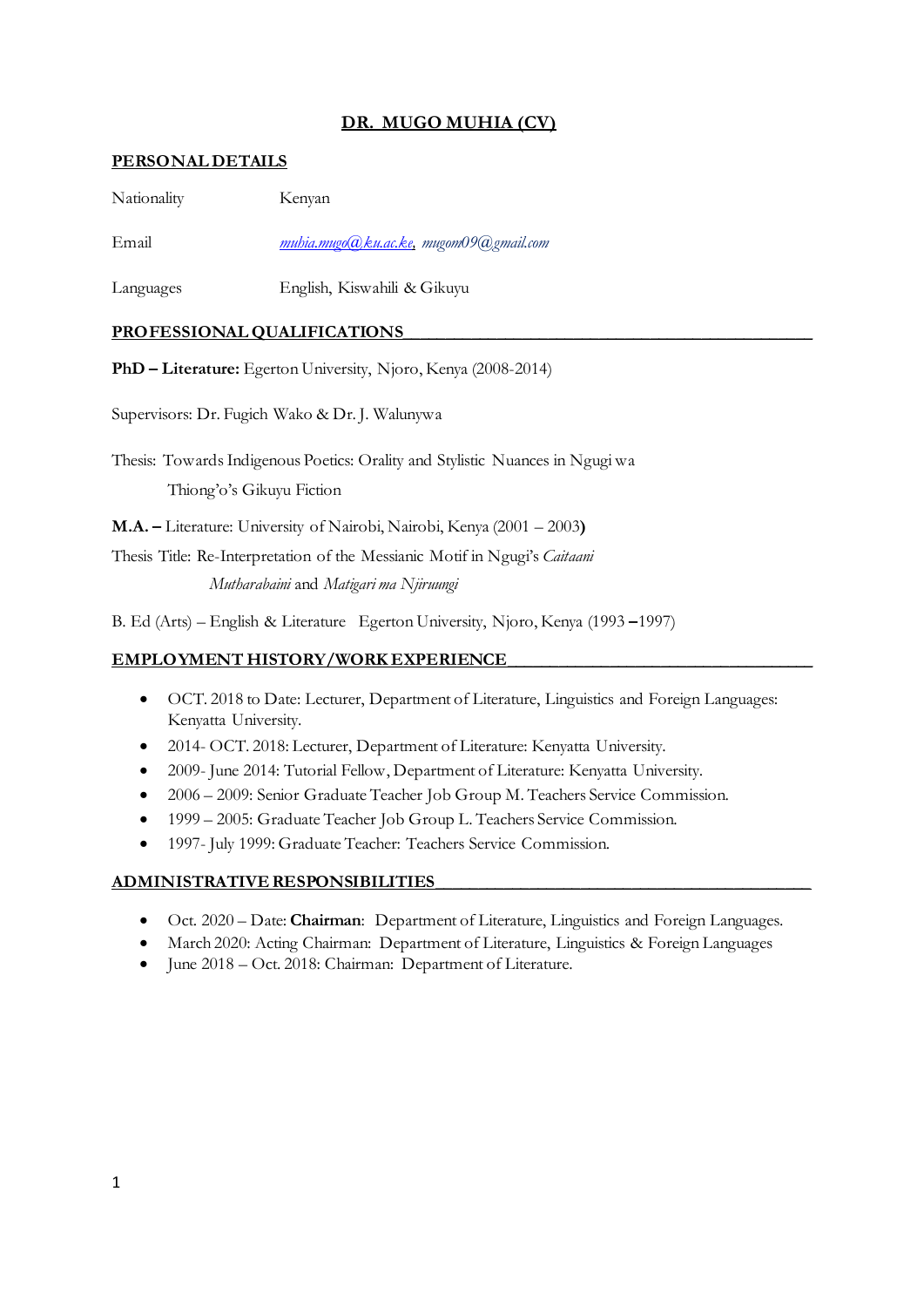#### **OTHER RESPONSIBILITIES IN THE DEPARTMENT**

- 2019-2020: Chairman: Board of Post Graduate Studies Committee, Literature Section
- Nov. 2018- Oct. 2020: Chairman: QMS Committee, Dept., Literature, Linguistics and Foreign Languages.
- Nov. 2018-2020: Member: Curriculum Review Committee Dept., Lit., Ling. and Foreign Languages**.**
- June 2018- Oct. 2018: Chairman: Department of Literature
- November 2017, appointed as a Staff Mentor, Mombasa Campus
- 2010 to June 2018, Literature Students' Academic Advisor, Mombasa Campus

#### **ARTICLES & PAPERS IN PEER REVIEWED JOURNALS\_\_\_\_\_\_\_\_\_\_\_\_\_\_\_\_\_\_\_\_\_\_\_\_\_\_\_\_\_\_**

- 1. Wachira, I. G, Mugo Muhia and Kimani Kaigai. (2021). Rumour and (Dis)-Unities of Blackness: A Reading of Globalization in Mia Couto's The Last Flight of the Flamingo. *Journal of African Languages and Literary Studies*. Vol. 2 No. 3. Published online December 9, 2021. Pg 9 29. [https://hdl.handle.net/10520/ejc-aa\\_jalls\\_v2\\_n3\\_a2](https://hdl.handle.net/10520/ejc-aa_jalls_v2_n3_a2)
- 2. Wachira, I., Muhia, M., & Kaigai, K. (2021). "My-house-without-a-door-an-egg": Reading an African perspective of the chronotope in selected works of Amos Tutuola, Ben Okri and Alain Mabanckou. *Nairobi Journal of Humanities and Social Sciences*, *5*(1). Pp 34-50 <https://www.royalliteglobal.com/njhs/article/view/560>
- 3. Wachira, I., Mugo Muhia., & Kimani Kaigai. (2020). "Sexing African Time and Space": The Fetish of Colonial Gender". Journal of Law and Social Sciences. Vol. 4(2). Pp 29-39. [https://library.unza.zm/index.php/JLSS/article/view/469.](https://library.unza.zm/index.php/JLSS/article/view/469) ISSN: 2226-6402
- 4. Muhia, M. (2020). The Subdued Nature: Reading Henry ole Kulet's *Vanishing Herds* through Eco-Marxist Lense. *African Identities*. DOI: 10.1080/14725843.2020.17773242
- 5. Muhia, M and Gathogo J. (2018). The Use of Indigenous Resourcesin Environmental Conservation in Ngugi wa Thiong'o's *Murogi wa Kagogo*: A Religio-Cultural Perspective. Jumuga Journal of Education, Oral Studies, and Human Sciences (JJEOSHS), 1(1). https://doi.org/10.35544/jjeoshs.v1i1.1
- 6. Wachira, E., Kimani Kaigai and Mugo Muhia. "Phantoms of Hysteria Novelistic Phantasmagoria in Lesego Rampolokeng's *Whiteheart: Epilogue to Hysteria*." Ed. Michael Bintley. *Cogents Arts & Humanities*. Vol 5, 2018 http://doi.org/10.1080/233311983.2018-1425233
- 7. Sep. 2017. Wachira, I, Kaigai Kimani amd Mugo Muhia. "Spectres of Insanity: Expression of Dissidence in Lesego Rampolokeng's *Blackheart (Epilogue to Insanity*)", *International Journal of Law, Humanities & Social Sciences*. Vol. 1-Issue 5, pp. 12-22. ISSN(ONLINE): 2521-0793, ISSN (PRINT): 2521-0785
- 8. NOV. 2014**:** Muhia, M. ''Choru wa Muiruri: Relections on the Kamirithu Experience.'' *African theatre*. Vol. 13. Eds. Martin Burnham, James Gibbs, Yvette Hutchson, Femi Osofisan & Jane Plasow. Pp (37-41).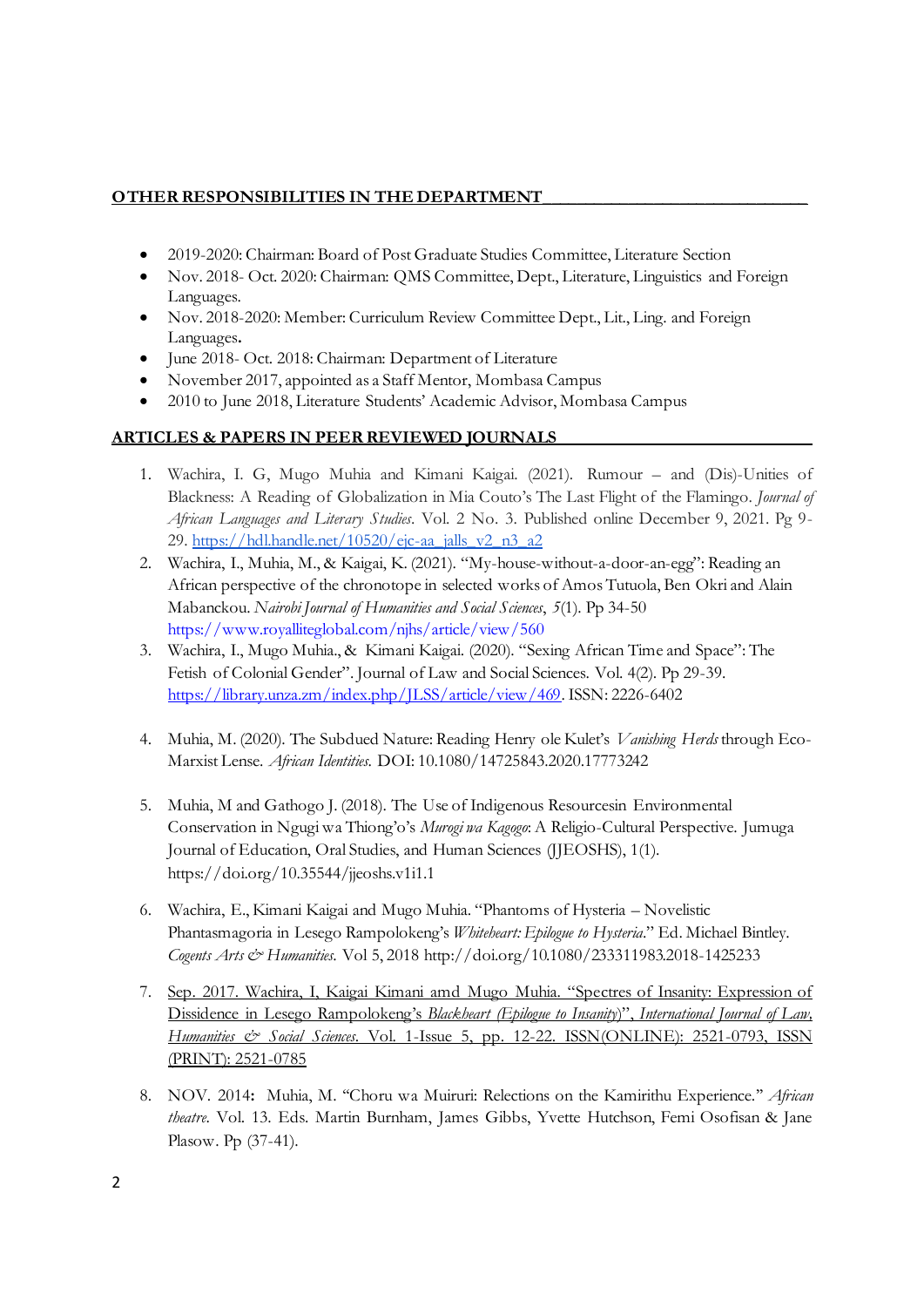- 9. NOV. 2014**:** Gibbs, J. & Muhia, M. ''Wole Soyinka & Ngugi wa Thiong'o: Plays in Production.'' *African theatre*. Vol. 13. Eds. Martin Burnham, James Gibbs, Yvette Hutchson, Femi Osofisan & Jane Plaistow. Pp. (60-76)
- 10. Oct. 2013: Muhia, M., Fugich Wako & Joseph Walunywa: ''Reconfiguration of Oral Genres in Ngugi wa Thiong'o's *Caitaani Mutharaba-ini*/*Devil on the Cross.'' Ruwaza Africa: Journal of Humanities and Social Sciences (ISSN no: 225-7144).* Vol. 2, No. 1Pp (84-104)

## **BOOK CHAPTERS\_\_\_\_\_\_\_\_\_\_\_\_\_\_\_\_\_\_\_\_\_\_\_\_\_\_\_\_\_\_\_\_\_\_\_\_\_\_\_\_\_\_\_\_\_\_\_\_\_\_\_\_\_\_\_\_\_\_\_\_\_\_\_\_**

- 1. Muhia, M. & Macharia Mwangi. "Tranlation Aesthetics: Reading Texts and Contexts in Ngugi's *Caitaani Mutharaba-ini* and *Devil on the Cross*." In *Language and Translation: Theory, Pedagogy & Practice*. Eds Kebaya, Hilda, M. Osore, P. Ngugi and C. Kebaya. Nsaema Publishers, 2016. ISBN: 978-1- 926906-47-8
- 2. Muhia, M, Fugich Wako and Joseph Walunywa. "Visions of a Better Society: Myths, Proverbs and Resistance in *Matigari ma Njiruungi*." *Democracy, Civil Society and Development in Africa*. Ed. Maurice Nyamanga Amutabi. Nairobi: Catholic University of East Africa, 2015. (296-311)

## **GRANT AWARD\_\_\_\_\_\_\_\_\_\_\_\_\_\_\_\_\_\_\_\_\_\_\_\_\_\_\_\_\_\_\_\_\_\_\_\_\_\_\_\_\_\_\_\_\_\_\_\_\_\_\_\_\_\_\_\_\_\_\_\_**

1. **14.68 Million Kenya National Research Fund Grant:** *Hansard Report Production Process in the Devolved Government Structures in Kenya and the Implications for Democratic Governance*

## **GRANT APPLICATION**

Has applied for a UNESCO Grant under The International Fund for Cultural Diversity (IFCD) as co-PI on 13th June, 2019. *Mapping Audio-visual Industry in Kenya and in Kenya and its Socio-Economic Potential*.

#### **SUPERVISED & COMPLETED THESIS AND PROJECT\_\_\_\_\_\_\_\_\_\_\_\_\_\_\_\_\_\_\_\_\_\_\_\_\_\_\_\_\_\_\_**

- 1. SAMSON M. LUSINGA REG. NO. C50/CE/22467/10: An Exploration of Ecological Consciousness in Henry Ole Kulet's *The Hunter* and *Vanishing Herds*
- 2. EBRAHIM G. WACHIRA REG. NO. C50/CE/25437/13: The Aesthetics of Discontent and Dissidence in Lesego Rampolokeng's *BlackHeart: Epilogue to Insanity* and *Whiteheart: Prologue to Hysteria*
- 3. JULIA NJERI KARUMBA REG. NO. C50/CE/26824/11: Historical Consciousness and Character Formation in Yvonne Owuor's Novel *Dust*
- 4. ANTHONY MUTHOMI MURUNGI REG. NO. C50/CE/26826/11: Technology and Gender Violence in Kiswar Desai's *Witness the Night* and *Origins of Love*

| TUF               | <b>SUPERVISION:</b> | רות<br>1 I.L | . . |
|-------------------|---------------------|--------------|-----|
| <b>LITERATURE</b> |                     |              |     |

- 1. Ebrahim Wachira Gichingiri: REG. NO. C82/38709/2016: "Chronotopic Cycles and Consciousness Imaginary in Selected Novels of Ben Okri, Alain Mabankou, Amos Tutola and Mia Couto"
- 2. Gloria Ajami Makhoha: REG NO C82/38124/2017: Emigration in Selected Transnational Fiction by African Women Writers: A Study of Female Characters of African Descent.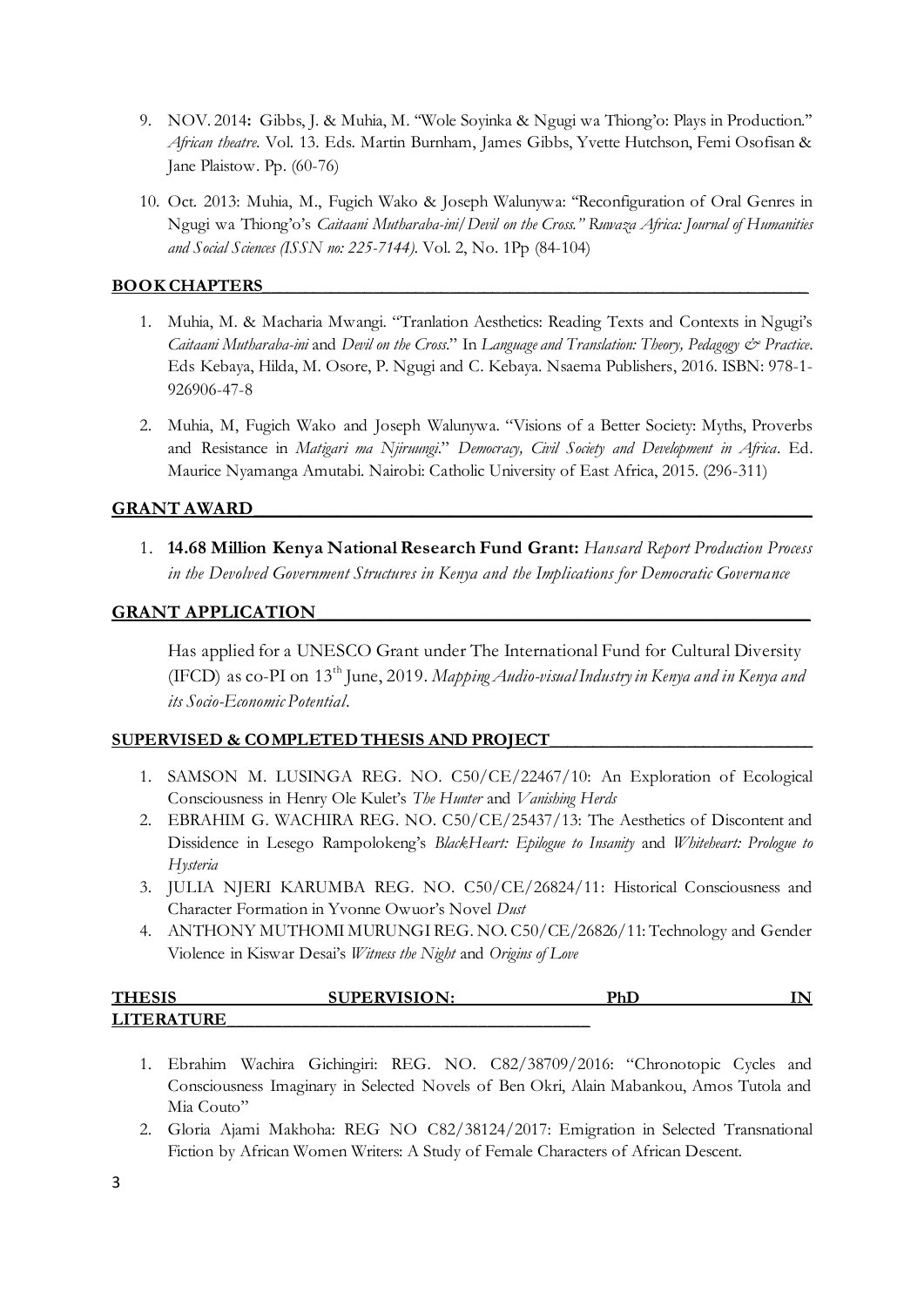# **THESIS SUPERVISION: MASTERS OF ARTS IN LITERATURE\_\_\_\_\_\_\_\_\_\_\_\_\_\_\_\_\_\_\_\_\_\_\_\_\_**

- 1. JANET KILONGI: REG. NO. C50/26178/2013: Female Representations: Shifting Gender Dynamics in Nuruddin Farah's ''Blood in the Sun'' Trilogy.
- 2. MACHARIA GATUNDU REG. NO. C50/CE/27885/2013: Global(R)ising Gender: Re-Configuring and Negotiating Masculinities in Selected Contemporary African Fiction.
- 3. CHARLES AKELLO MUNG'ALA: REG. NO. C50/27064/2013: Ecological Exploitation and Oppression of Women in the Selected Works of Usher K.R.

# **EXTERNAL/INTERNAL EXAMINATIONS AND OTHER ACADEMIC DUTIES\_\_\_\_\_\_\_\_\_\_**

- 1. July 2021, appointed as internal examiner for a PhD thesis, "A Literary Study of Invectives in Selected Works of H.K. Bidi Setsoafia", Kenyatta University.
- 2. Oct. 2019, appointed as internal examiner**,** ''Immigration and Women's Self-identity in Novels of African Diasporic Women'' School of Humanities and Social Sciences, Kenyatta University
- 3. May 2018, appointed as internal examiner, "Neo Double Consciousness and the Formation of Individual Identity in Contemporary Biracial African American Autobiography" School of Humanities and Social Sciences, Kenyatta University.
- 4. April 2018, appointed as internal examiner, "The Construction of Images of Power among the Sabaot of Kenya as Represented in the Male Initiation Songs" School of Humanities and Social Sciences, Kenyatta University.
- 5. December 2017, appointed as internal examiner, "The Double Discrimination of Indian South Africans in Ronnie Govinder's *The Song of the Atman* and Ahmed Essop's *The Third Prophecy*" School of Humanities and Social Sciences, Kenyatta University.
- 6. June 2017, appointed internal examiner, "Narrative Techniques in Selected Novels of Margaret Ogolla" School of Humanities and Social Sciences, Kenyatta University.
- 7. October 2016, appointed internal examiner, "Syntactic Choices in Jared Angira's Poetry: A Study of Selected Poems" School of Humanities and Social Sciences, Kenyatta University.

## PEER REVIEWER, EDITING AND PROOF READING

- 1. June 2019: Reviewed an Article for Postcolonial Text, a Journal of Postcolonial Literatures.
- 2. May 2020: Reviewed an Article for Social Dynamic Journal
- 3. September 2019: Edited the Book: **A Fallow Goldmine: One Hundred Years of Mission in Mbeereland of Kenya (1919-2019)** Authored by Julius Gathogo and Moses M. Nthukah

#### **TEACHER SUPERVISION 2010-2021\_\_\_\_\_\_\_\_\_\_\_\_\_\_\_\_\_\_\_\_\_\_\_\_\_\_\_\_\_\_\_\_\_\_\_\_\_\_\_\_\_\_\_\_\_\_\_\_\_**

1. Filling teaching practice observation reports.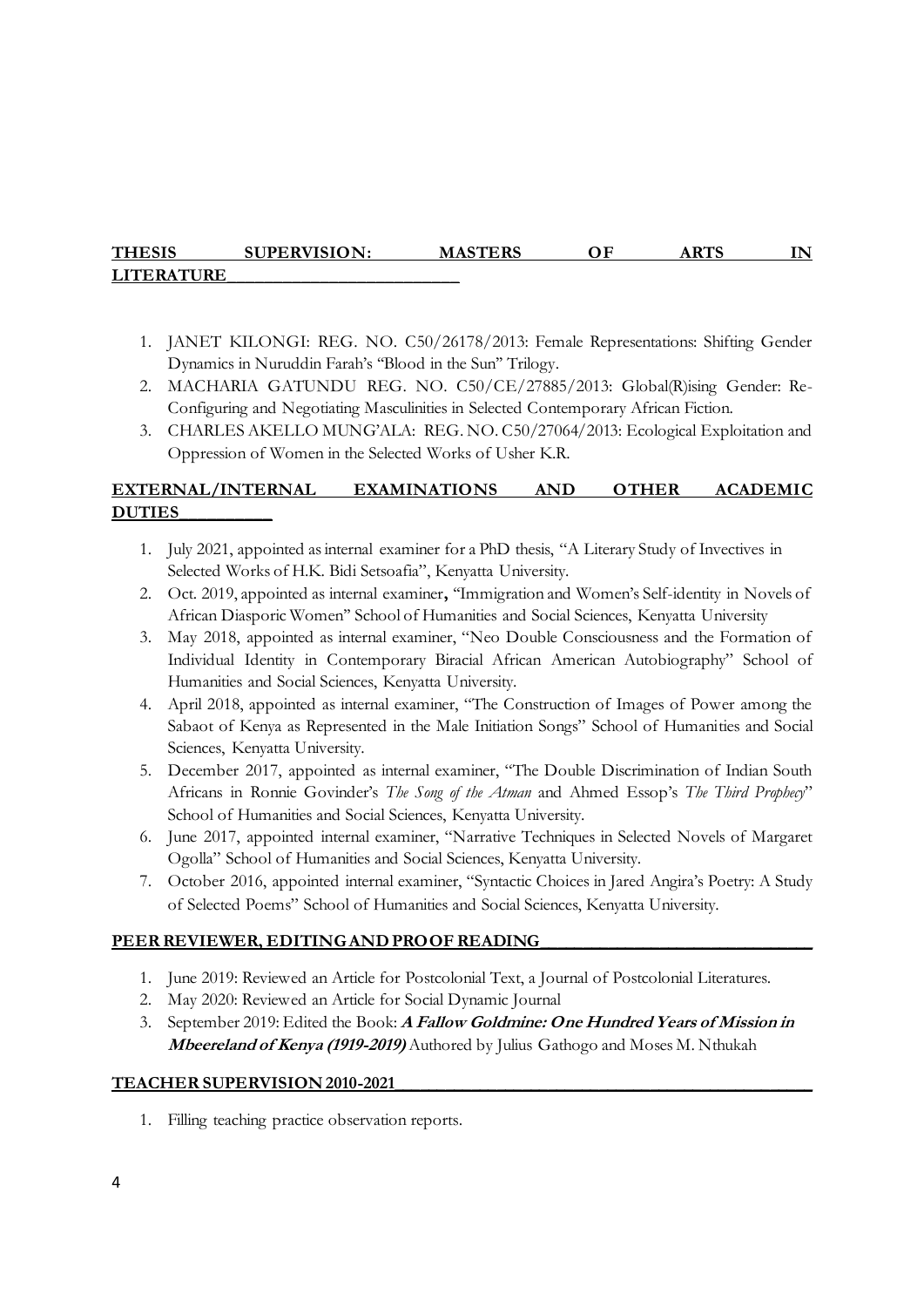- 2. Assessing teacher preparation of schemes of work, lesson plans, records of work, progress records etc.
- 3. Observation the teaching process from introduction, lesson development, use of resources and conclusion.
- 4. Professional advice and guidance to the practising teachers.

**\_\_\_\_\_\_\_\_\_\_\_\_\_\_\_\_\_\_\_\_\_\_\_\_\_\_\_\_\_\_\_\_\_\_\_\_\_\_\_\_**

# **CONFERENCES, WORKSHOPS & TRAINING-**

- Nov. 11-12<sup>th</sup>, 2021: Presented a paper during  $6<sup>th</sup>$  World Disability and Rehabilitation Conference- Virtual titled: *Disability and Grotesquery: Corporeal Otherness in Selected Kenyan Short Films.*
- Oct. 27-29: 2021: Presented a paper during 2nd Congress of the POCLANDE Conference held .at Kenyatta University titled: *The Ogiek of Kenya: The Dilemma of Sustainable Livelihoods in Henry ole Kulet's the Elephant Dance*
- Feb 19, 2021: Presented a paper during the International Mother Language Day at Kenyatta University titled: *The Nature of Gîkûyû Language: Writing and the Politics of Orthography*.
- Oct 22-25, 2019 Presented a paper at Kenyatta University Biennial Research and Innovation Conference drawn from our ongoing NRF, Kenya funded research. Papers Presented: *Politics and Architecture: Do Kenya's County Assemblies' External and Internal Visual Design carry Democratic Socio-Political and Cultural symbolism?* And *Hansard Production Human Resource Capacity the Devolved Government structure in Kenya and its Implication for Democratic Governance*
- Oct -Nov. 2016 Attended a Three Week Research Methodological Training offered by Partnership for African social & Governance Research (Pasgor): Modules taken: *Designing Social Inquiry, Critical Policy Engaged Research*, *Multi-Methods Strategies* and *Interpretive Methods and Ethnography.*
- September 2013: University of Nairobi. Conference, East Africa at 50. Paper presented: ''reclaiming the Destroyed Shrines: An Ecocritical Analysis of Ngugi's *Murogi wa Kagogo*.''
- **July 2012:** Kenyatta University Kenya**:** Paper presented**:** Visions of a Better Society: Proverbs and Resistance in Ngugi wa Thiong'o's *Matigari*
- **May 16th – 24th 2012:** Egerton University, Njoro. Workshop**:** Methodology and Key Words in Qualitative Research. By Prof Susan Vanzyl from University of Witwatersland
- **September 2011:** Kenyatta University, Kenya

#### **Training**

Introduction Course on Instructional Systems Design.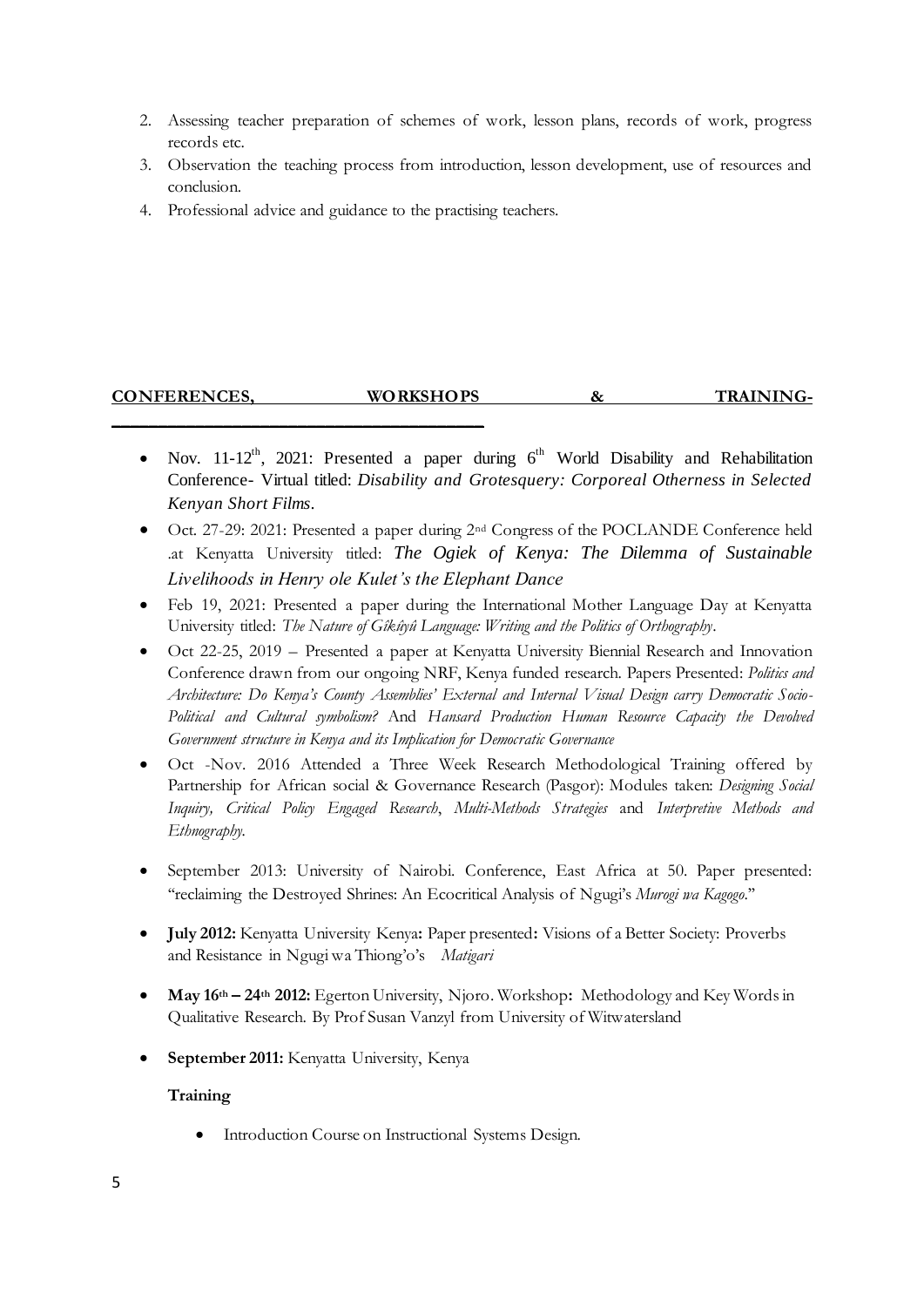- Introduction Course on e-Learning and Pedagogy
- **August 2o11:** University of Cape Town, South Africa. Conference Theme: North, South Conversations and Dialogue. Paper Presented: ''Introduction to Ngugi's Vernacular Writing and Politics of Gikuyu Orthography.''
- **May 2011:** Kenyatta University, Kenya**.** Presented a Paper in the Department of Literature Seminar Room: **''**The Mythic and Fantastic: Representation in Ngugi's *Murogi wa Kagogo*.''
- **March 2011:** Kenyatta University Kenya:

## **Training**

Quality Management Systems Awareness

## **May 2010, May 2011, May 2012**

**Seminar:** Teaching Practice Orientation: Ethics, discipline during teaching practice.

- Public relations during teaching practice
- Schemes of work, lesson plan and standardization
- Aspects to consider in a science lesson supervision
- Supervision of B. ed and Diploma in Early Childhood Education
- Supervision in Special Needs Education

## **SYMPOSIA / WORKSHOP/CONFERENCE ORGANIZATION \_\_\_\_\_\_\_\_\_\_\_\_\_\_\_**

• Committee Member: One Day International Mother Language Day Conference supported by Bangladesh High Commission in Kenya. Kenyatta University, Nairobi, Kenya, 19th February, 2021.

## **COURSES TAUGHT AT UNDERGRADUATE AND POSTGRADUATE LEVEL\_\_\_\_\_\_\_\_**

- Critical Reading and Response
- **•** Introduction to Literary Genres
- $\bullet$  Introduction to East Africa Oral Literature
- East African Prose Fiction
- East African Drama and Poetry
- Theory and History of Literature
- Theories and Methods in Oral Literature
- Poetry
- Drama
- Literary Aesthetics
- Women in Literature
- European Literature up to 19th Century

## **Masters Courses**

- Oral literature
- Theory of Literature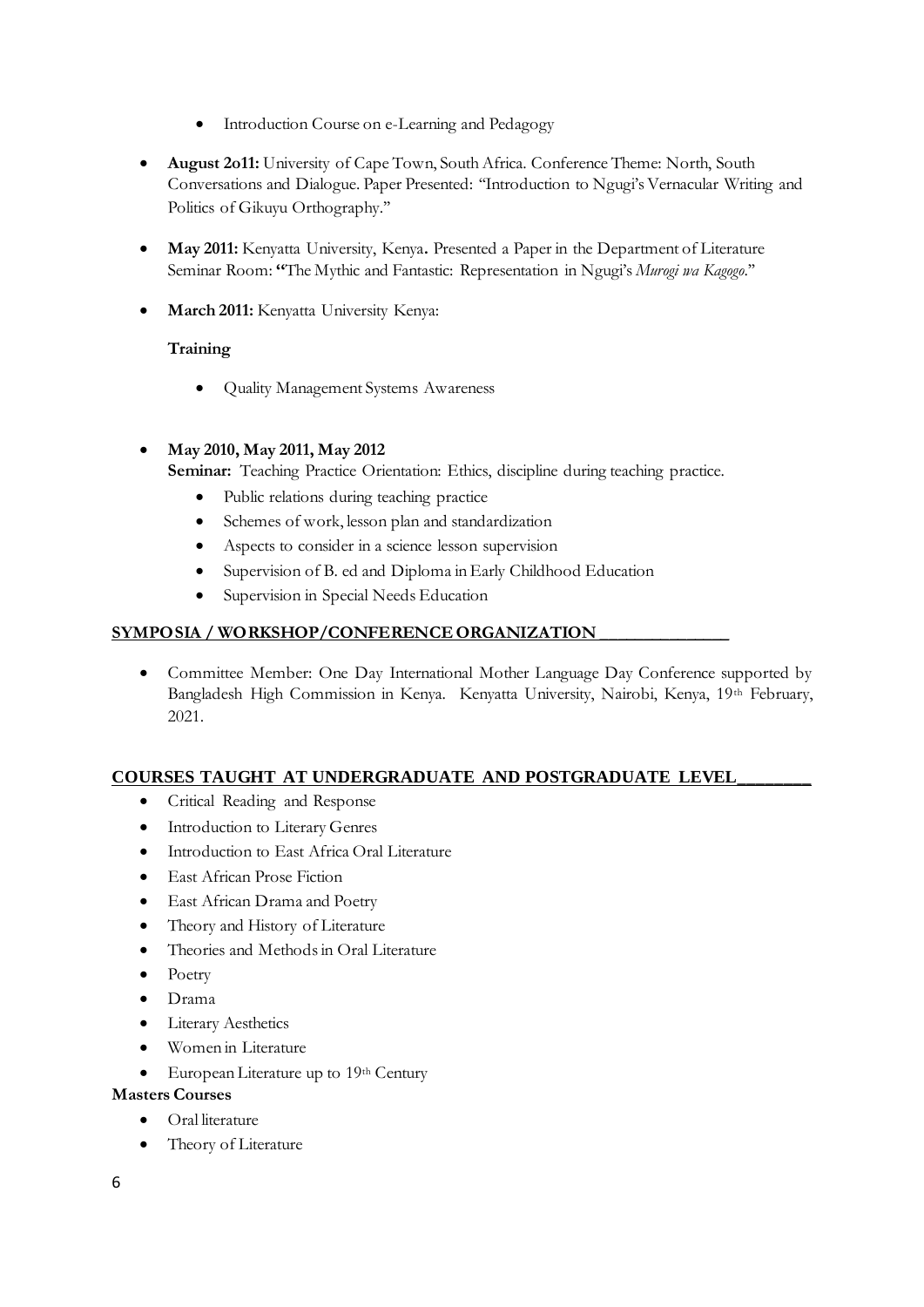- Stylistics and Practical Criticism
- African Modern Literature
- Children's literature
- African American Literature
- Women in Literature

## **PhD Courses**

Advanced Literary Research Methodology

## **Supervising M.A and PhD Projects and Thesis**

- Directing, guiding and advising students in the course of their research
- Introducing and linking them to other researchers in their field of choice
- Appraising and evaluating their ideas and findings objectively
- Advising on the form and structure of a quality thesis following the laid down conventions of scholarly presentations.

## **Graduate Teacher: Teachers Service Commission, Kenya 1997 – Oct 2009**

## **Senior Teacher: Job Group M**

## **Responsibilities:**

- Promoting efficiency in the teaching process in the Department of languages
- Formulating schemes of work
- Moderating tests and examination
- Specifying subject syllabus for each class i.e. aspects of subject curriculum to be covered
- Co-ordinating the methodology, and teaching methods review meetings in the department
- Supervising and carrying out internal inspection of subject teaching
- Teaching English and literature
- Student counselling

## PROFESSIONAL CONTACTS

- Member **–** Egerton University Alumni
- Member **–** University of Nairobi Alumni
- Member Kenya Organization of Literature Association

## **COMMUNITY SERVICE\_\_\_\_\_\_\_\_\_\_\_\_\_\_\_\_\_\_\_\_\_\_\_\_\_\_\_\_\_\_\_\_\_\_\_\_\_\_\_\_\_\_\_\_\_\_\_\_\_\_\_\_\_\_\_\_\_\_\_**

- Member ACK St. Gertrude's School Board of Management (2011-2020)
- Member (BOM) Nginduri Primary School, Kiambu (2015-Date
- Member (BOM) Kitogo Secondary School, Nyandarua (2019-Date

## **EDUCATIONAL BACKGROUND\_\_\_\_\_\_\_\_\_\_\_\_\_\_\_\_\_\_\_\_\_\_\_\_\_\_\_\_\_\_\_\_\_\_\_\_\_\_\_\_\_\_\_\_\_\_\_\_\_\_\_**

Kitogo Secondary School, Nyandarua 1988-1991 KCSE C+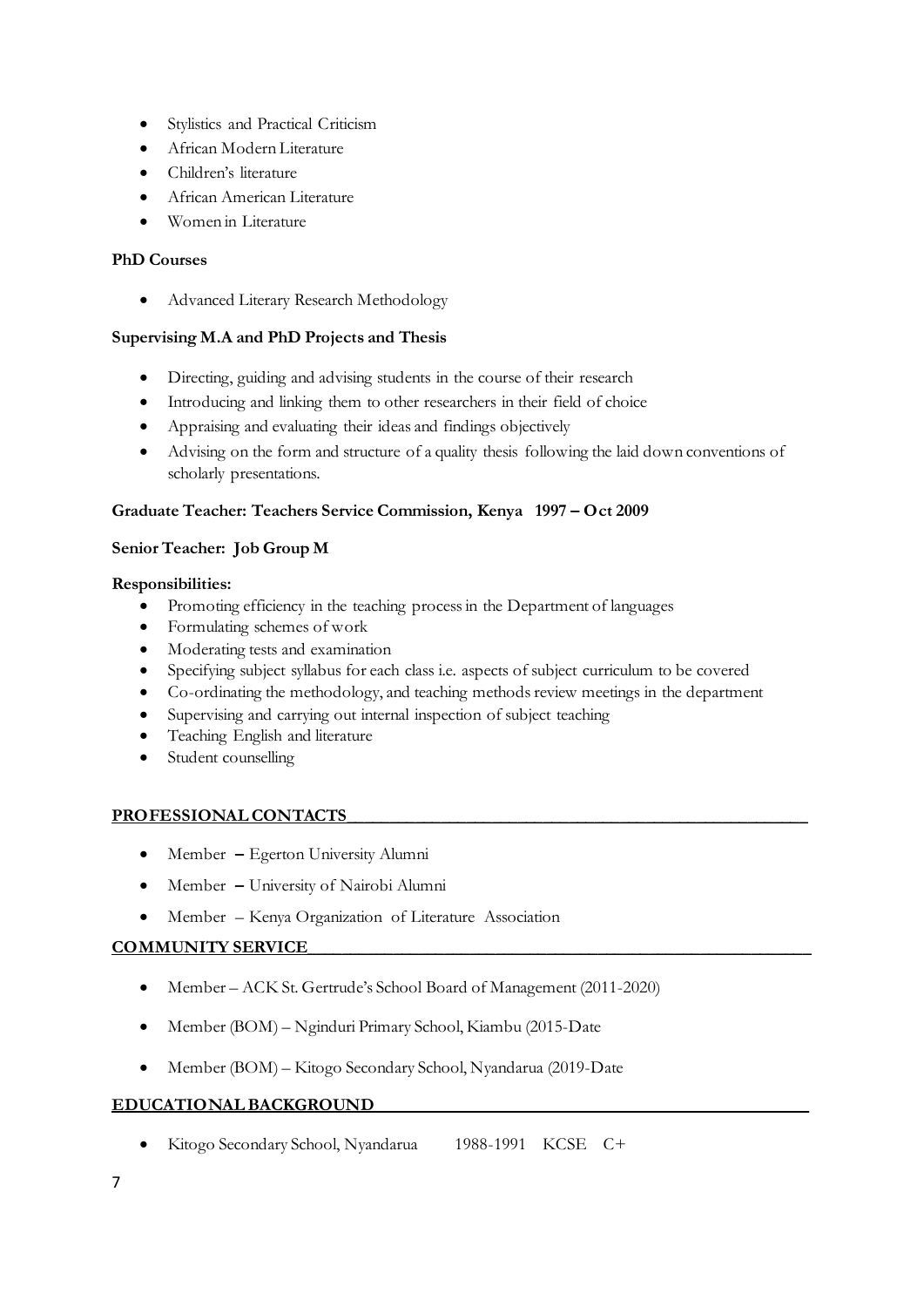• Nginduri Primary School 1979-1987 KCPE C+

#### **OTHER INTERESTS**\_\_\_\_\_\_\_\_\_\_\_\_\_\_\_\_\_\_\_\_\_\_\_\_\_\_\_\_\_\_\_\_\_\_\_\_\_\_\_\_\_\_\_\_\_\_\_\_\_\_\_\_\_\_\_\_\_\_\_\_\_\_

 General Reading, Creative Writing, Outdoor Games (Basketball and Volley ball), Indoor Games (Badminton, Table Tennis and Snooker) and Travelling

#### **REFEREES.**

#### **Dr. Mbugua wa Mungai**

Senior Lecturer

Department of Literature

Kenyatta University

P.O Box 43844-00100

Nairobi, Kenya.

#### **Prof. Fugich Wako**

Senior Lecturer/Director Faculty of Arts and Social Sciences Egerton University, Nairobi Town Campus P.O. Box 536 Njoro, Kenya Tel: +254 722 393294

#### **Dr. Joseph Walunywa**

Senior Lecturer,

Department of Literature, Languages & Linguistics

Egerton University

P.O. Box 536

Njoro, Kenya